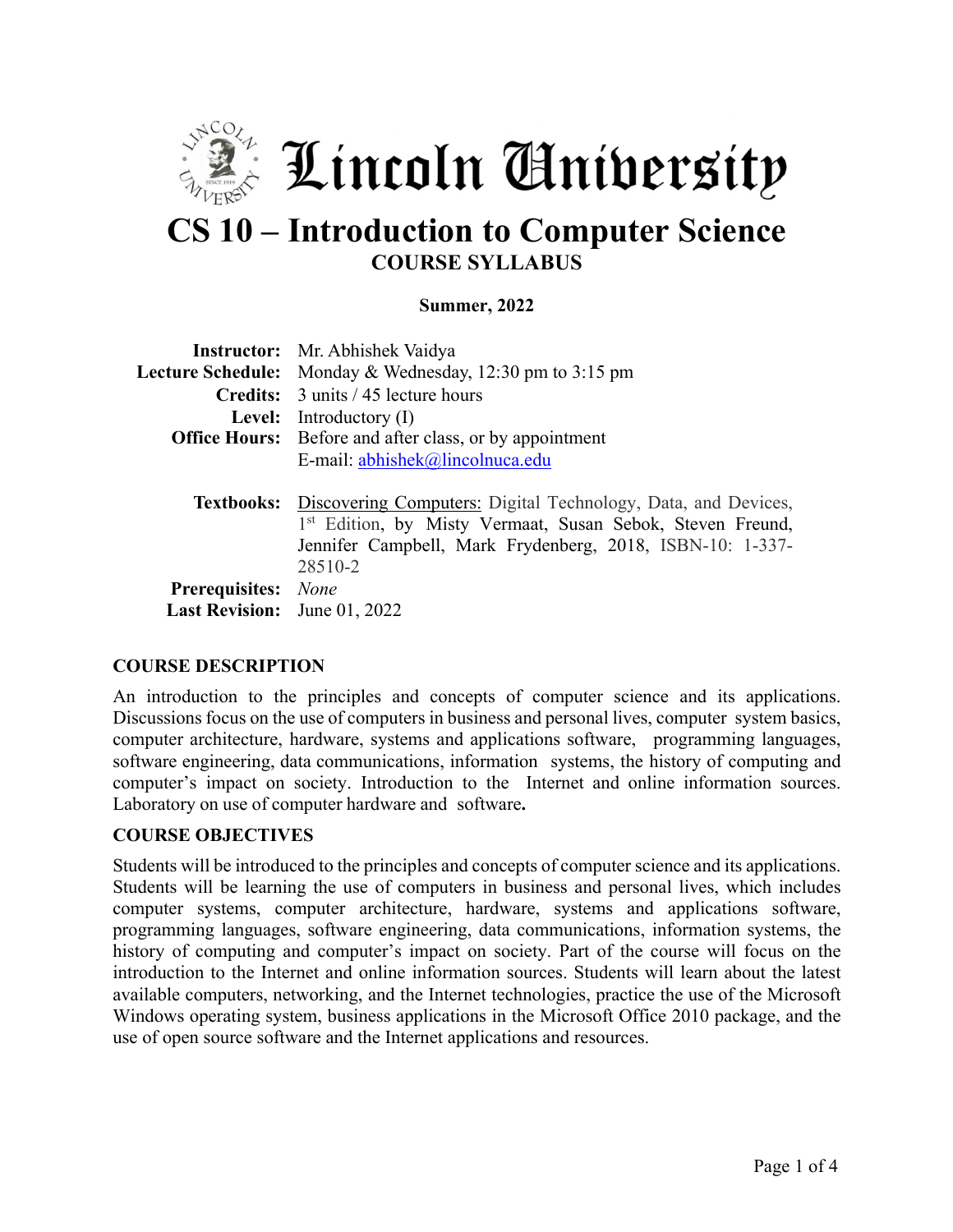# **COURSE LEARNING OUTCOMES**

Upon completion of this course, students will be able to:

- 1. Understand the concepts of computer system and its applications
	- *a. Assessment Activities: Assignments, classroom participation, case studies, quizzes/exams*
- 2. Understand professional, ethical, legal, security, and social issues and responsibilities in the online platform
	- *a. Assessment Activities: Assignments, classroom participation, case studies, quizzes/exams*
- 3. Understand the impact of computing technologies in a societal context
	- *a. Assessment Activities: Assignments, classroom participation, case studies, quizzes/exams*
- 4. Analyze various use of computing techniques and tools necessary for businesses
	- *a. Assessment Activities: Assignments, classroom participation, case studies, quizzes/exams*

# **COURSE LEARNING OUTCOMES1**

| <b>Course LO</b>                   | Program          | <b>Institutional</b> | <b>Assessment Activities</b> |
|------------------------------------|------------------|----------------------|------------------------------|
|                                    | L <sub>0</sub>   | LO                   |                              |
| Understand the concepts of         | PLO <sub>1</sub> | ILO 1a,              | Assignments,                 |
| computer system and its            |                  | ILO $7a$             | classroom                    |
| applications                       |                  |                      | participation, case          |
|                                    |                  |                      | studies,                     |
|                                    |                  |                      | quizzes/exams                |
| Understand professional, ethical,  | PLO <sub>5</sub> | $\mathbf{ILO}$ 3a,   | Assignments,                 |
| legal, security, and social issues |                  | ILO <sub>4a</sub>    | classroom                    |
| and responsibilities in the online |                  |                      | participation, case          |
| platform                           |                  |                      | studies,                     |
|                                    |                  |                      | quizzes/exams                |
| Understand the impact of           | PLO <sub>4</sub> | ILO 1a               | Assignments,                 |
| computing technologies in a        |                  |                      | classroom                    |
| societal context                   |                  |                      | participation, case          |
|                                    |                  |                      | studies,                     |
|                                    |                  |                      | quizzes/exams                |
| Analyze various use of             | PLO <sub>4</sub> | ILO 1a               | Assignments,                 |
| computing techniques and tools     |                  |                      | classroom                    |
| necessary for businesses           |                  |                      | participation, case          |
|                                    |                  |                      | studies,                     |
|                                    |                  |                      | quizzes/exams                |

# **INSTRUCTIONAL METHODS**

This is a direct classroom instruction course. Lecture method is used in combination with group discussions, case studies, and outside readings, as assigned. The emphasis will be on learning by

<sup>&</sup>lt;sup>1</sup> Detailed description of learning outcomes and information about the assessment procedure are available at the Center for Teaching and Learning website (ctl.lincolnuca.edu).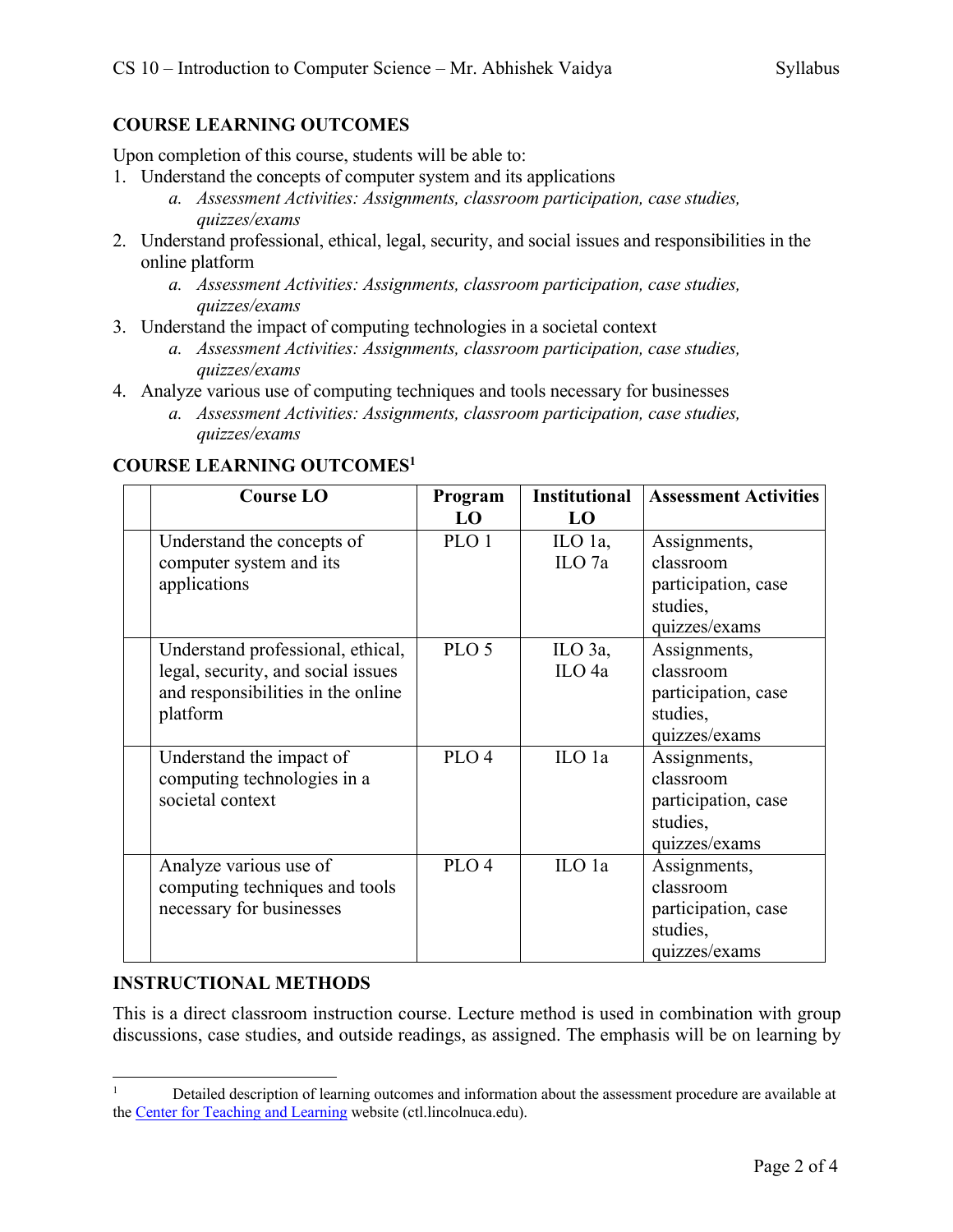doing. Every student must participate in an intensive classroom activity. Reading, writing, and computer assignments will be given throughout the course. There may be group presentations by students on the project assignments during class. Student's classroom activities will be graded by the level of class participation and attendance.

Assignments and projects require students to actively use resources of the library. Detailed guide to business *resources of the library* as well as the description of Lincoln University approach to *information literacy* are available at the Center for Teaching and Learning website (ctl.lincolnuca.edu).

# **ATTENDANCE**

Students are expected to attend each class session. If you cannot attend a class due to a valid reason, please notify the instructor prior to the class.

# **ASSIGNMENTS & QUIZZES**

Written or oral quizzes will be given every week. Students must complete all assignments and take all quizzes, mid-term exam and final exam ON THE DATES DUE. Each assignment is due at the beginning of the following class. You can return your assignments electronically if you desire. Late submission of assignments will be assessed a penalty of 10%. Quizzes are based on the lecture and material in the assignment and will take place at the beginning of the course.

## **ASSESSMENT**

| Attendance and classroom activities | every week   | $10\%$  |
|-------------------------------------|--------------|---------|
| Assignments                         | every week   | 10%     |
| Quizzes                             | as scheduled | 10%     |
| Mid-term exam                       | as scheduled | 30%     |
| Final exam                          | as scheduled | 40%     |
| Total                               |              | $100\%$ |

There will be no make-up for a missed participation in a classroom activity. No make-up exams will be given unless you have the instructor's prior approval obtained in person before the exam date, with the exception of an extreme emergency. Late assignments will get no credit or reduced credit. **Cheating or plagiarism will result in an "F" grade.**

# **GRADING**

Grades will be determined according to the following percentages awarded for completed work:

| $100 - 93$ | $92 - 90$ | $89 - 87$ | 86-83 | 82-80     | 79-77 | $176-73$ | .70<br>$72-$ | 69-67 | 66-60 | $59-0$ |
|------------|-----------|-----------|-------|-----------|-------|----------|--------------|-------|-------|--------|
|            |           |           |       | <u>о-</u> |       |          |              |       |       |        |

# **CLASSROOM POLICY**

- Students are encouraged to participate in group discussions and class activities.
- Students are required to arrive to class on time.
- If a student misses a class, s/he is responsible for getting notes/slide printouts on the material covered from a classmate or the instructor. To avoid distracting noise in class, cellular phones must be turned off or the ringing mode be silenced.
- Questions and comments during the class are welcome.